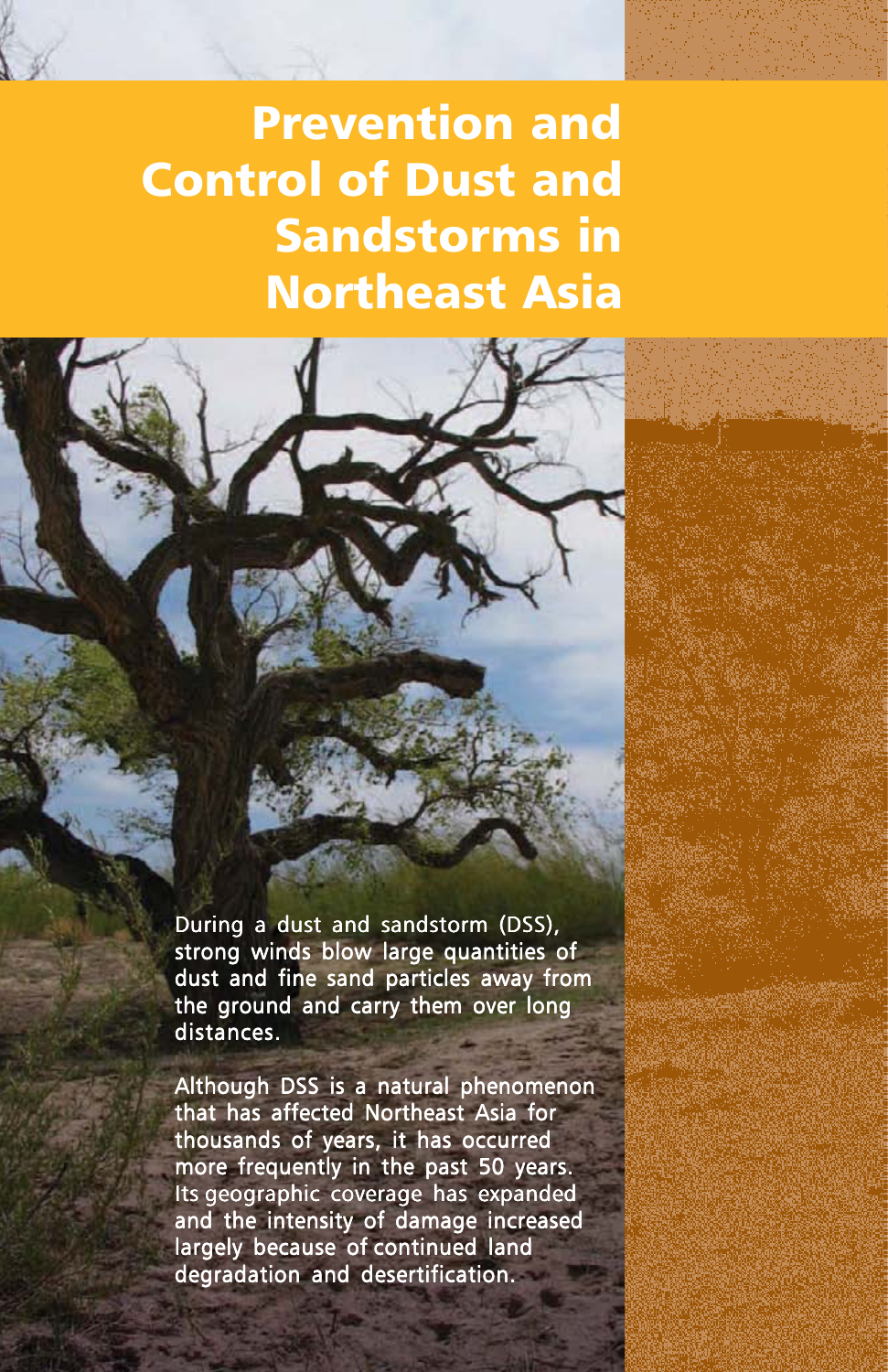The desert and semi-desert areas of the People's Republic of China (PRC) and Mongolia are the major sources of DSS in Asia.

DSS has become a severe social-environmental phenomenon in countries across Northeast Asia. The impacts of DSS, a transboundary problem, are not limited to the countries of origin. DSS causes considerable hardship and loss of income, disrupts communications, and presents serious public health problems. In extreme cases, it causes death, extensive destruction of livestock and crops, and damaged ecosystems.

The countries of PRC, Japan, Republic of Korea, and Mongolia sought assistance from the Asian Development Bank (ADB) in addressing DSS. Considering its transboundary nature, DSS can most effectively be solved through regional cooperation. Much more can be achieved if all affected countries coordinate joint interventions rather than act alone.

After a series of consultations and a fact-finding mission, ADB approved in December 2002 a regional technical assistance (RETA) project for the Prevention and Control of Dust and Sandstorms in Northeast Asia. ADB, through the Japan Special Fund from the Government of Japan, is cofinancing the project with the Global Environment Facility (GEF). Implementation began in March 2003.

All four ADB member countries participating in the RETA project<sub>[]</sub> PRC, Japan, Republic of Korea, and Mongolia<sub>[1]</sub> represent major DSS originating and affected areas in Northeast Asia. Wind and weather patterns of DSS, however, may originate in the Russian Federation to the north and west, and in Kazakhstan to the west of the PRC and Mongolia with impacts that may be felt in North America.

The RETA project is implemented by ADB in collaboration with the United Nations Economic and Social Commission for Asia and Pacific (UNESCAP), the United Nations Convention to Combat Desertification Secretariat, and the United Nations Environment Programme (UNEP). A steering committee and three technical committees were formed. ADB is the executing agency and is responsible for overall management and administration.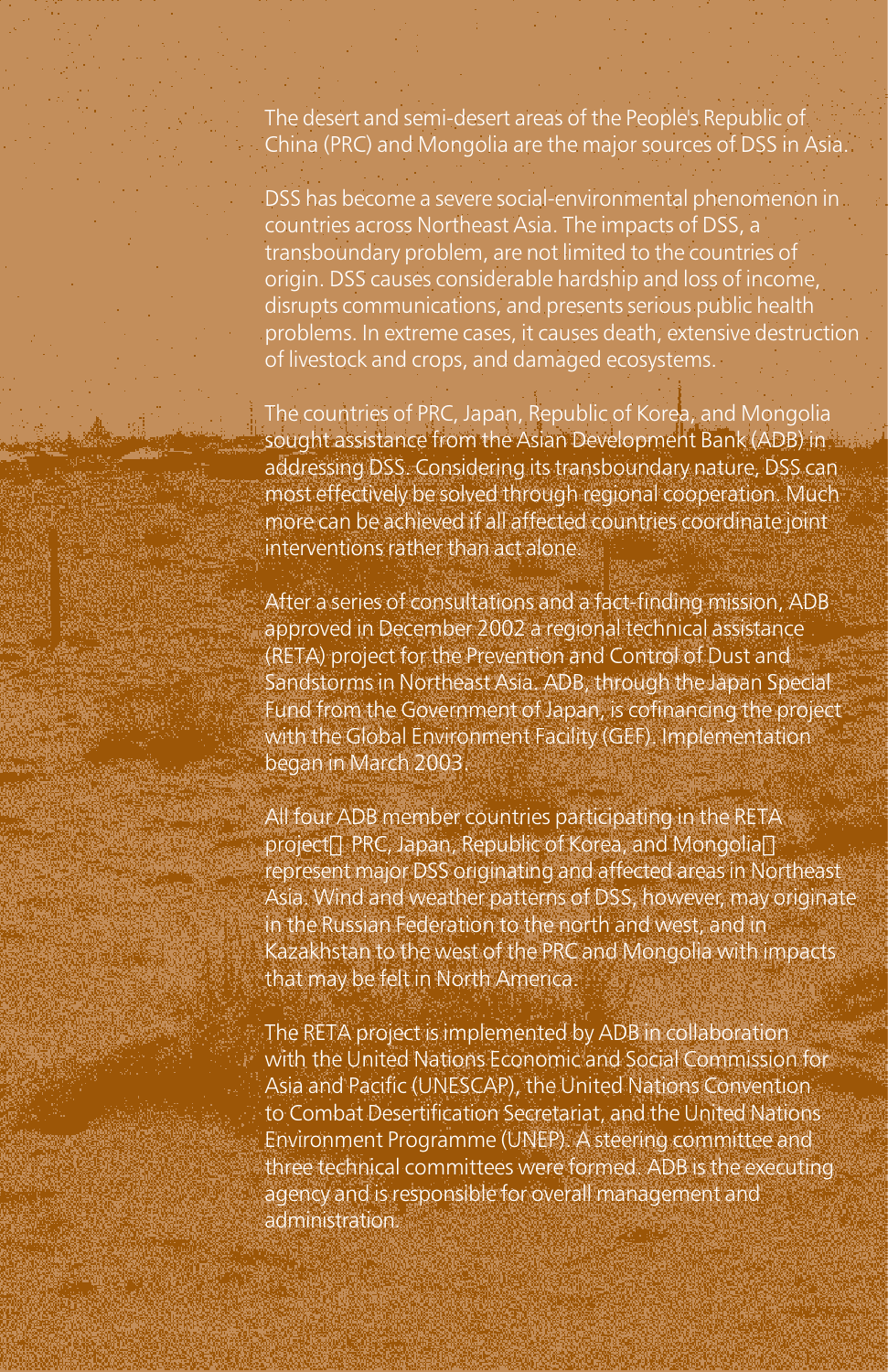Objective: Promote the establishment of a regional cooperation mechanism for the prevention and control of DSS in Northeast Asia

Output: A master plan to guide regional cooperation to alleviate DSS in Northeast Asia and an eight-party collaborative structure to facilitate the implementation of the master plan

The components of the regional master plan are

- a phased program to establish a regional monitoring and early warning network for DSS in Northeast Asia, and
- an investment strategy to strengthen mitigation measures to address root causes of DSS in source areas. **U. A. G. Pine Le Barbara** <u> 1969 - Joseph Marie Alexandro Sa</u>

## **Component Establishing a regional network for DSS monitoring and early warning**

In Northeast Asia, countries affected by DSS have long been attempting to conduct DSS forecasting and early warning services. The PRC started its public forecasting and early warning services for severe DSS in 2001. The Republic of Korea did the same in 2002, Japan in early 2004, and Mongolia through its Meteorological Service is presently trying out similar public services.

Under the guidance and supervision of a technical committee chaired by UNEP, the first component of the master plan focuses on formulating a program to establish a regional network for monitoring and early warning against an occurrence of DSS. Through a regional monitoring network, early warning of impending DSS outbreaks can be significantly improved by sharing monitoring data and exchanging rolling assimilation on DSS progress and geographic extent.

To establish a regional DSS monitoring and early warning network, the following need to be addressed

> strengthening the monitoring capacity in two DSS source countries; establishing an institutional framework, technical standards, and operational procedure to guide data collection and sharing among the four partner countries; and improving the information flow for effective early warning services.

Short-term forecasting for early warning needs to be the initial focus. Long-term forecasting and expanding the network are the next steps. These fit into the overall proposal for developing the network.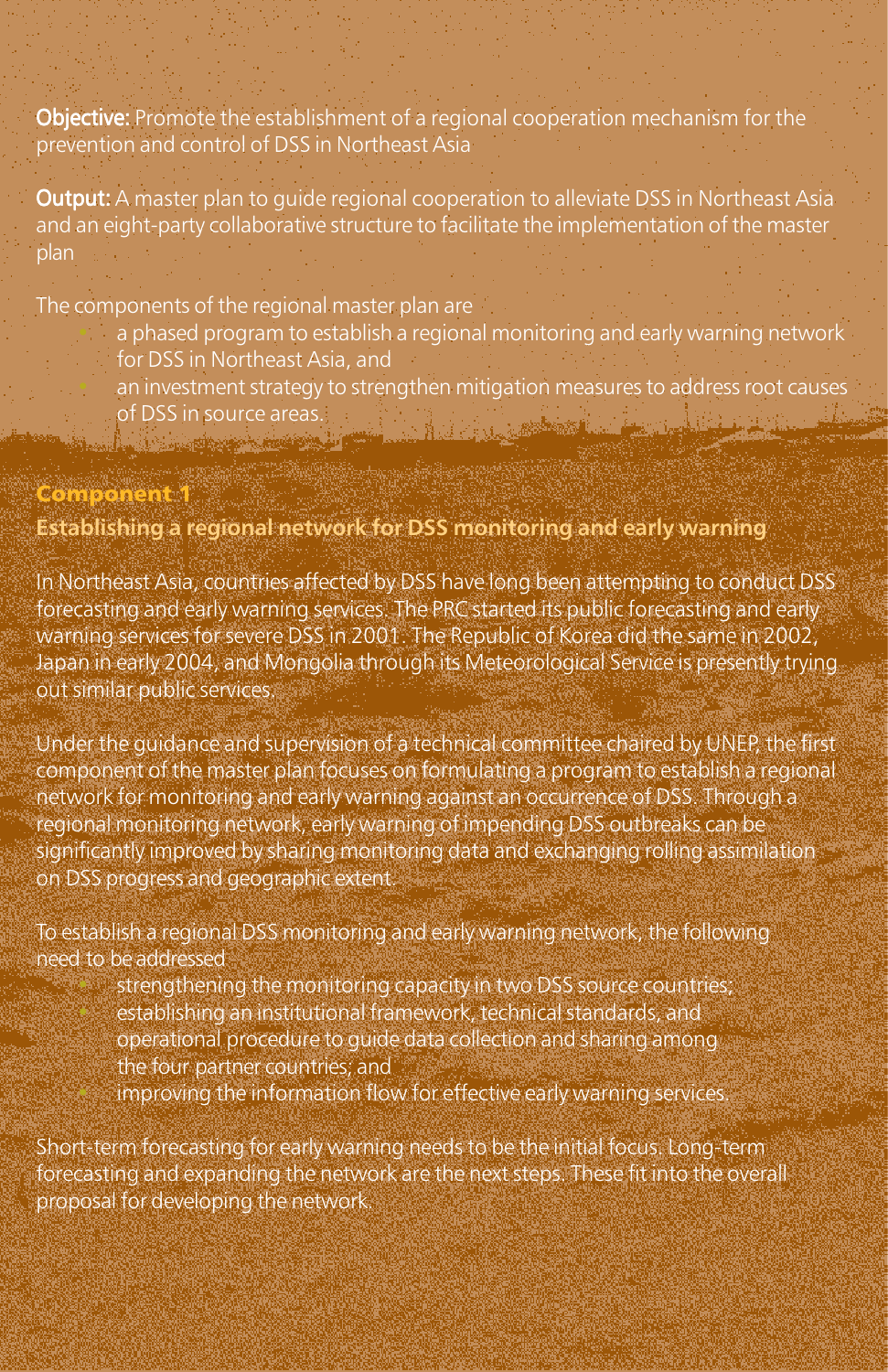## Preventing and controlling DSS through demonstration projects

The demonstration project approach was chosen because of the complexity associated with the DSS phenomenon. DSS is a nonpoint source of environmental concern that requires interventions and remedial measures on a scale commensurate with the DSS source areas through joint efforts of many stakeholders across different economic sectors. DSS impacts of various ground interventions need to be verified and evaluated before replication. Demonstration projects can be designed and programmed to suit diverse local conditions, operational requirements, and the availability of financial resources and implementation capacities. They can be a testing ground for evaluating the technical measures, innovative trials, and the institutional arrangements and policies advocated before implementing the proven effective interventions on a larger area.

This component of the master plan, formulated under the guidance and supervision of a technical committee chaired by UNESCAP, focused on

selecting sites for nine demonstration projects (four in the PRC, four in Mongolia, and a subregional demonstration site that straddles the border of both countries);

identifying best practices for demonstration projects for DSS prevention and control; and

• developing an investment strategy, including recommendations, on sustainable financing mechanisms for promoting and disseminating best practices in addressing the causes of DSS.

### **Demonstrating and replicating DSS prevention and control**

In consultation with the governments of the PRC and Mongolia, the following have been selected as focus areas for demonstration projects:

PRC: Alashan, Ordos Plateau, Xilingol, and Hulunbuir<sup>T</sup> all located in the Inner Mongolia Autonomous Region along a 1,500-kilometer west-east transect in various environments in the DSS source areas. These areas represent four important grassland ecozones, i.e., Hulunbuir for mountainous meadow grasslands, Xilingol for typical grasslands, Ordos for dry grasslands, and Alashan for desert grasslands. The focus areas are degraded rangelands but damage is reversible, given appropriate measures and timely treatment. Mongolia: Ovorhangai, Omnogobi, Dornogobi, and Sukhbaatar<sup>n</sup> all located at the typical DSS originating source areas that often contribute to transboundary environmental effects of DSS across Northeast Asia.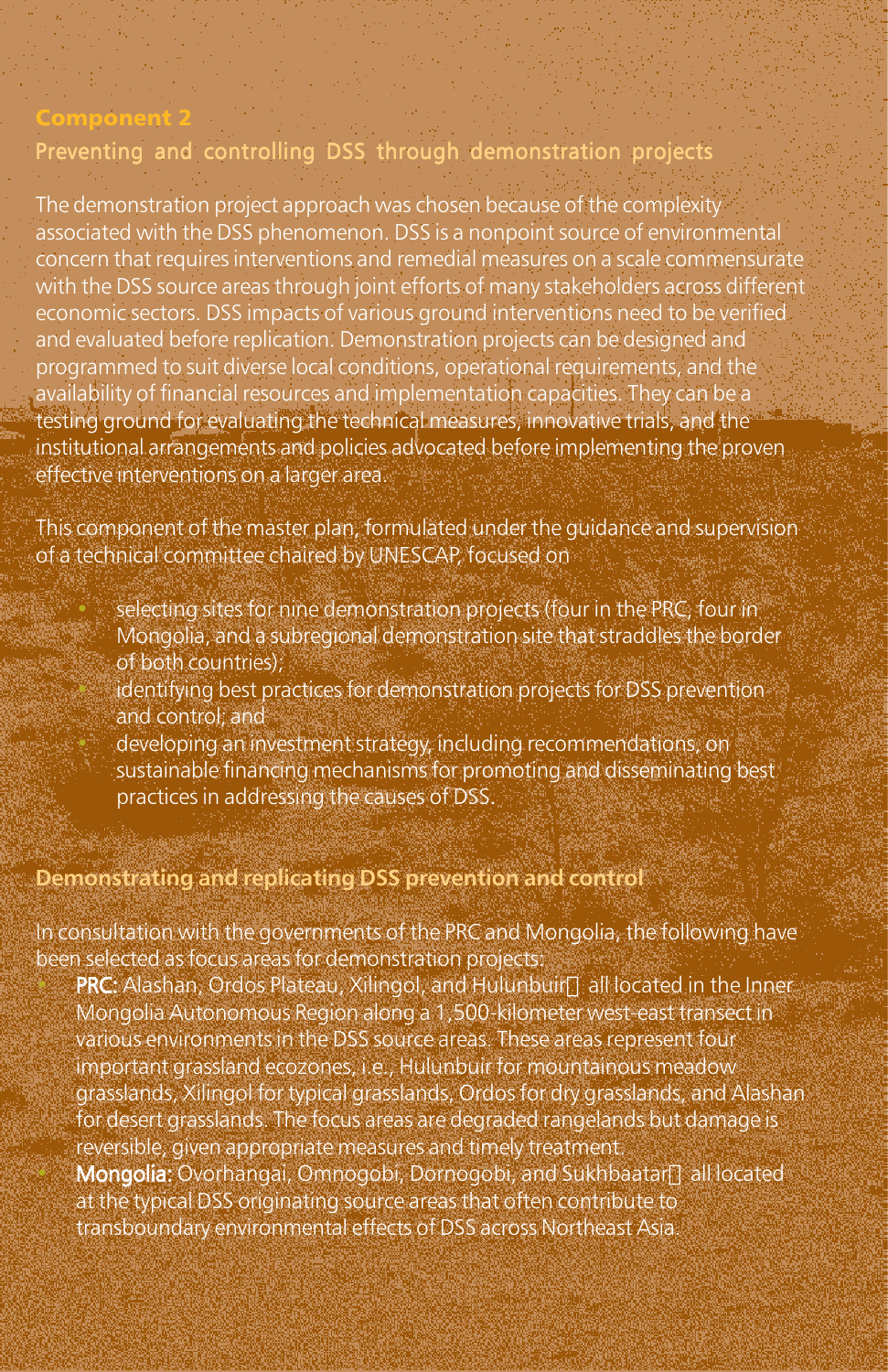Cross-Border Demonstration Focus Area<sup>n</sup> an area that is at the border region surrounding Erinhot on the PRC side and Zamiin Uud on the Mongolian side (or the Erinhot-Zamiin Uud focus area). This cross-border site may demonstrate and validate methodologies and approaches of coordinated cross-border interventions involving different stakeholders.

**Working for the future: an investment strategy to combat DSS**

Preventing and controlling DSS is a long-term endeavor that requires firm commitment and massive investment.

Preliminary estimates of interventions at each focus area range from \$3 million to over \$22 million, but not all funds would need to be available at one time. The scale of the demonstration projects is flexible and can be tailored to preferences of development partners and availability of funds.

Project components can be funded as stand-alone measures or tackled through private sector partnership. Interested development partners may adopt some project components in their aid programs.

The establishment of a regional fund dedicated to preventing and controlling DSS has been discussed. This fund could receive contributions from the participating countries including private corporations, international funding agencies, and organizations.